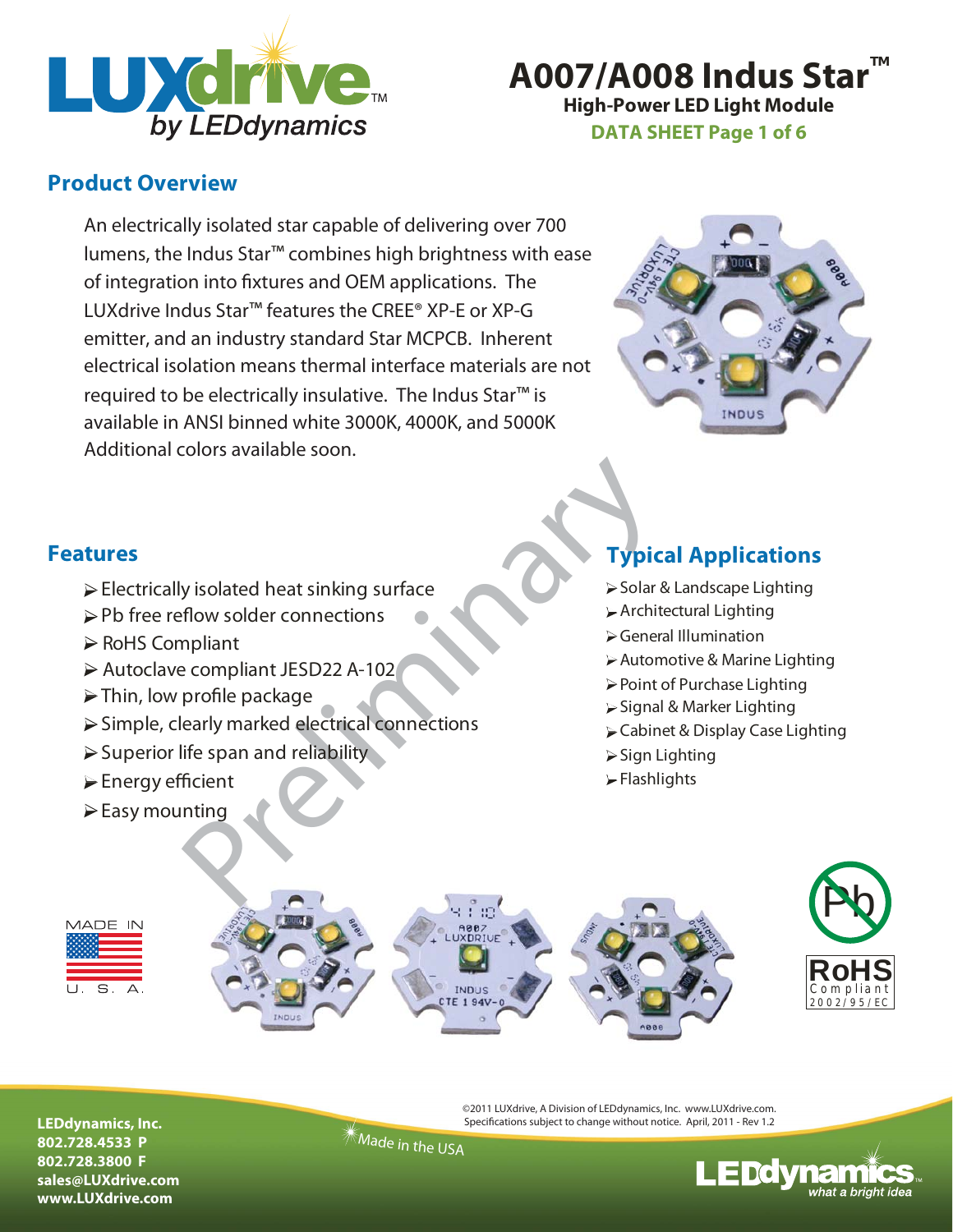

# **High-Power LED Light Module A007/A008 Indus Star™**

**DATA SHEET Page 2 of 6**

### **Luminous Flux**

The Indus Star<sup>™</sup> is available with a single or tri-emitter configuration. The color code and luminous flux figures are adapted from the CRE<sup>®</sup> XP-E and XP-G data sheets.

| <b>Type</b>       | <b>Part Number</b> | <b>Color</b>      | <b>CRI</b> | Number of<br><b>LEDs</b> | Typ. Lumens<br>at 350mA | Typ. Lumens<br>at 700mA |
|-------------------|--------------------|-------------------|------------|--------------------------|-------------------------|-------------------------|
|                   | A007-GW750-R2      | 5000K White       | 75 typ     | 1                        | 118                     | 210                     |
|                   | A008-GW750-R2      | 5000K White       | 75 typ     | 3                        | 354                     | 635                     |
|                   | A007-GW765-R5      | 6500K White       | 75 typ     | 1                        | 144                     | 254                     |
| <b>Indus XP-G</b> | A008-GW765-R5      | 6500K White       | 75 typ     | $\overline{3}$           | 432                     | 760                     |
| <b>Stars</b>      | A007-GW740-R2      | 4000K White       | 75 typ     | 1                        | 118                     | 210                     |
|                   | A008-GW740-R2      | 4000K White       | 75 typ     | 3                        | 354                     | 635                     |
|                   | A007-GW830-Q4      | 3000K White       | 80 typ     | $\mathbf{1}$             | 105                     | 180                     |
|                   | A008-GW830-Q4      | 3000K White       | 80 typ     | $\overline{3}$           | 315                     | 540                     |
|                   | A007-EW750-Q4      | 5000K White       | 75 typ     | $\overline{1}$           | 105                     | 180                     |
|                   | A008-EW750-Q4      | 5000K White       | 75 typ     | $\overline{3}$           | 315                     | 540                     |
|                   | A007-EW840-Q4      | 4000K White       | 75 typ     | 1                        | 105                     | 180                     |
|                   | A008-EW840-Q4      | 4000K White       | 75 typ     | 3                        | 315                     | 540                     |
|                   | A007-EW830-P3      | 3000K White       | 80 typ     | 1                        | 75                      | 125                     |
|                   | A008-EW830-P3      | 3000K White       | 80 typ     | 3                        | 225                     | 375                     |
| <b>Indus XP-E</b> | A007-ERED0-N2      | Red               | N/A        | 1                        | 55                      | 100                     |
| <b>Stars</b>      | A008-ERED0-N2      | Red               | N/A        | 3                        | 165                     | 295                     |
|                   | A007-EGRN0-Q4      | Green             | N/A        | 1                        | 105                     | 180                     |
|                   | A008-EGRN0-Q4      | Green             | N/A        | $\overline{3}$           | 315                     | 540                     |
|                   | A007-EBLU0-K2      | Blue              | N/A        | 1                        | 33                      | 60                      |
|                   | A008-EBLU0-K2      | <b>Blue</b>       | N/A        | 3                        | 99                      | 180                     |
|                   | A007-EROY0-16      | Royal Blue        | N/A        | 1                        | 550mW                   | 900mW                   |
|                   | A008-EROY0-16      | <b>Royal Blue</b> | N/A        | 3                        | 1.65W                   | 3W                      |
|                   | A008-ERGB0-00      | <b>RGB</b>        | N/A        | $\overline{3}$           | N/A                     | N/A                     |

#### **Typical Luminous Flux at LED Junction Temperature of 25˚C Table 1**

Custom units available upon request. Contact LUXdrive for See CREE®XP-E or XP-G data sheet for more details additional details.

**LEDdynamics, Inc. 802.728.4533 P 802.728.3800 F sales@LUXdrive.com www.LUXdrive.com**

©2011 LUXdrive, A Division of LEDdynamics, Inc. www.LUXdrive.com. Specifications subject to change without notice. April, 2011 - Rev 1.2

Made in the USA

LEDdynamics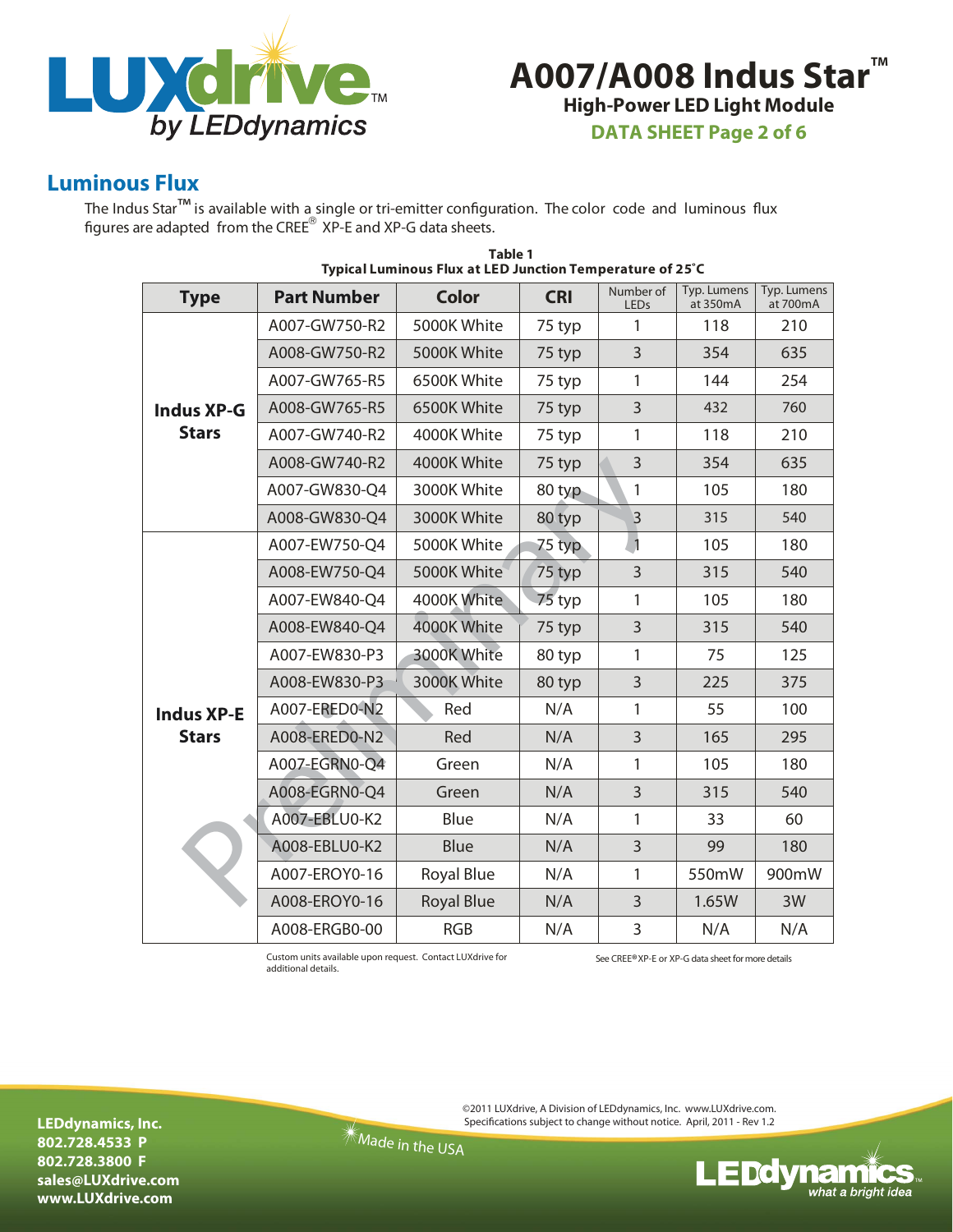



**DATA SHEET Page 3 of 6**

### **Part Number Identification**

The part number is explaned below:

A0xx- A B C DD - E

Where:

A007 designates the LUXdrive Product ID for an optically centered XP LED board A008 designates the LUXdrive Product ID for a three XP LED board

- designates LED Type (E for XP-E, G for XP-G, C for XP-C)
- A<br>B designates LED color (W= White, RED= Red, GRN=Green, BLU=Blue, AMB=Amber, ROY=Royal Blue)
- C designates CRI value (7= 75 typ, 8=80 typ)
- 
- DD designates Color Variant (30=3000K White, 40=4000K White, 50=5000K White, 0 for direct color variants)<br>E designates Typical Luminous Flux (P3=75 Lumens, Q4=105 Lumens, R2=118 Lumens, R5=144 Lumens) designates Typical Luminous Flux (P3=75 Lumens, Q4=105 Lumens, R2=118 Lumens, R5=144 Lumens )

### **Thermal Resistance (LED junctions to bottom of Table 2**

| <b>Resistance (LED junctions to bottom of MCPCB)</b> |                       |                                                                        |                                                                        |  |  |
|------------------------------------------------------|-----------------------|------------------------------------------------------------------------|------------------------------------------------------------------------|--|--|
| Color                                                | <b>Number of LEDs</b> | <b>XP-E Thermal Resistance</b><br>(LED junction to bottom<br>of MCPCB) | <b>XP-G Thermal Resistance</b><br>(LED junction to bottom<br>of MCPCB) |  |  |
| White                                                | 1                     | $11^{\circ}$ C/W                                                       | 8°C/W                                                                  |  |  |
| White                                                | 3                     | $5^{\circ}$ C/W                                                        | $4^{\circ}$ C/W                                                        |  |  |
| Red                                                  | 1                     | $12^{\circ}$ C/W                                                       | N/A                                                                    |  |  |
| Red                                                  | $\mathsf{B}$          | $5.3^{\circ}$ C/W                                                      | N/A                                                                    |  |  |
| Green                                                |                       | $17^{\circ}$ C/W                                                       | N/A                                                                    |  |  |
| Green                                                | 3                     | $7^{\circ}$ C/W                                                        | N/A                                                                    |  |  |
| Blue                                                 |                       | $11^{\circ}$ C/W                                                       | N/A                                                                    |  |  |
| <b>Blue</b>                                          | 3                     | $5^{\circ}$ C/W                                                        | N/A                                                                    |  |  |
| Amber                                                |                       | $12^{\circ}$ C/W                                                       | N/A                                                                    |  |  |
| Amber                                                | 3                     | $5.3^{\circ}$ C/W                                                      | N/A                                                                    |  |  |
| <b>RGB</b>                                           | 3                     | $7^{\circ}$ C/W                                                        | N/A                                                                    |  |  |
|                                                      |                       |                                                                        |                                                                        |  |  |

Board Temperature (T<sub>board</sub>).................... -40° to 100°C

LED junction temperature must be kept within manufacturers limits. See CREE® XP-E, XP-G data sheets for more details

> ©2011 LUXdrive, A Division of LEDdynamics, Inc. www.LUXdrive.com. Specifications subject to change without notice. April, 2011 - Rev 1.2

Made in the USA

**LEDdynamics, Inc. 802.728.4533 P 802.728.3800 F sales@LUXdrive.com www.LUXdrive.com**

**E Ddynamic:** what a bright idea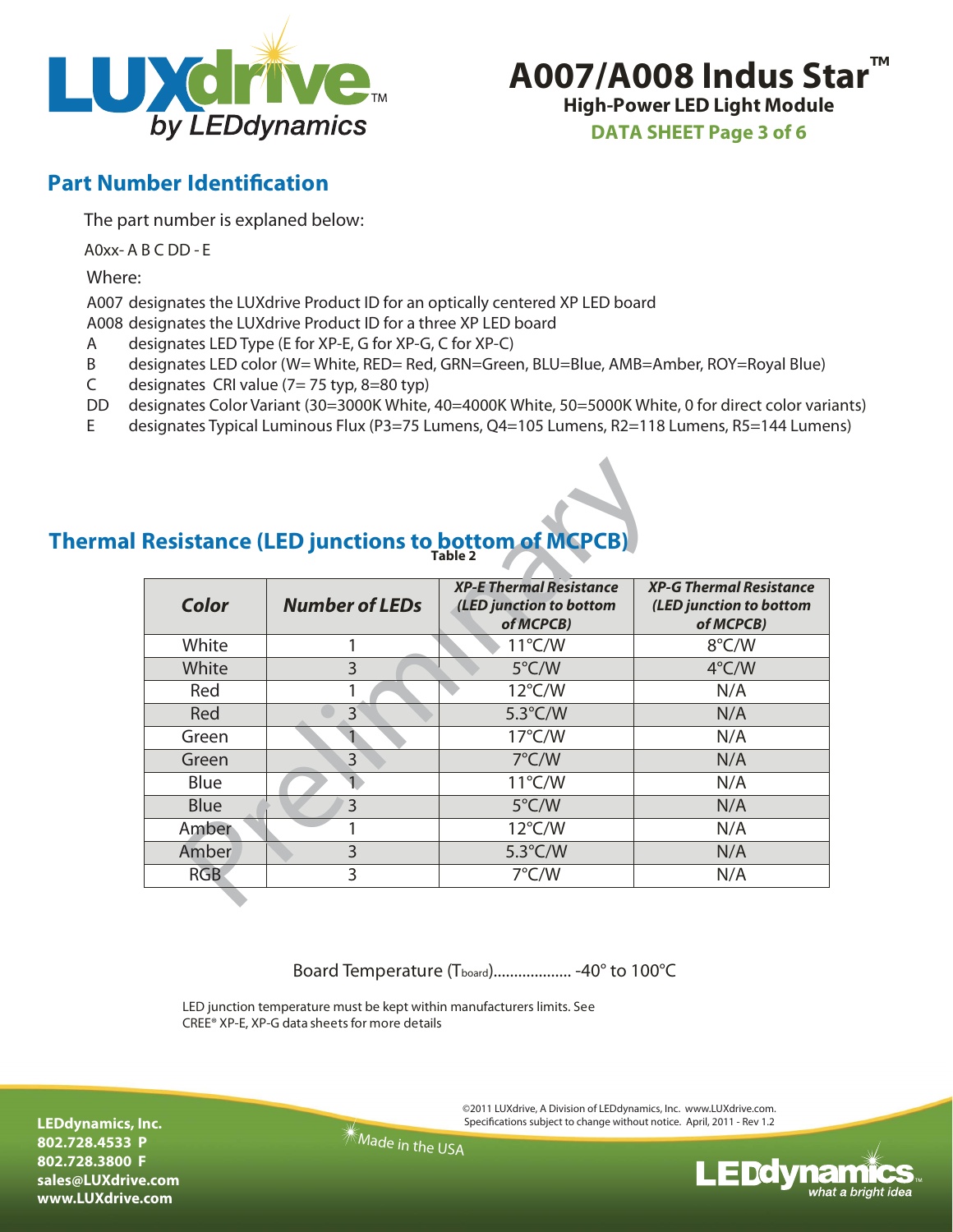

# **High-Power LED Light Module A007/A008 Indus Star DATA SHEET Page 4 of 6**

### **Drivers**

LUXdrive offers a line of drivers designed for use with high-power LED modules such as the Indus Star<sup>™</sup>. The choice of driver will depend upon the number of modules to be driven, the input voltage source, and the desired forward drive current. See the full line of LUXdrive products at www.LUXdrive.com

## **Heat Sinking and Mounting**

The Indus Star<sup>™</sup> has six mounting points for #4 screws. It should be attached to additional heat sinking for proper thermal management. At minimum, a heat sink of a metal plate (copper or aluminum), attached using a thermal interface material (such as LUXdrive HexaTherm™ A001),

should be used to increase the area exposed to free air. The Indus Star ™ Metal Core Printed Circuit Board has a backing plate that is electrically isolated from the emitter. It is not necessary to use an electrically insulated thermal interface material.

|                    | Table 3                                 |                    |                        |  |  |
|--------------------|-----------------------------------------|--------------------|------------------------|--|--|
| <b>Part Number</b> | <b>Description</b>                      | Number of<br>Parts | <b>Compatible With</b> |  |  |
| A001-010H          | HexaTherm <sup>™</sup> Thermal Adhesive | 10                 | A007 & A008            |  |  |
| A001-150H          | HexaTherm <sup>™</sup> Thermal Adhesive | 150                | A007 & A008            |  |  |

### **Optics**

The Indus Star ™ can be fitted with many different optics from major optics manufacturers. On the A007 there are four indentations on the board, designed as registration holes for the Carclo CO-1041x series of optics. These small 10mm optics are available in multiple viewing angles and work extremely well in applications where a low profile is desired.

|                                                                                                                                      | lly insulated thermal interface material. |                                         | Table 3                                                                                                                                                                                                                                                                                                                                                   |                    |                                  |      |
|--------------------------------------------------------------------------------------------------------------------------------------|-------------------------------------------|-----------------------------------------|-----------------------------------------------------------------------------------------------------------------------------------------------------------------------------------------------------------------------------------------------------------------------------------------------------------------------------------------------------------|--------------------|----------------------------------|------|
|                                                                                                                                      | <b>Part Number</b>                        |                                         | <b>Description</b>                                                                                                                                                                                                                                                                                                                                        | Number of<br>Parts | <b>Compatible With</b>           |      |
| A001-010H                                                                                                                            |                                           | HexaTherm <sup>™</sup> Thermal Adhesive |                                                                                                                                                                                                                                                                                                                                                           | 10                 | A007 & A008                      |      |
|                                                                                                                                      | A001-150H                                 |                                         | HexaTherm <sup>™</sup> Thermal Adhesive                                                                                                                                                                                                                                                                                                                   | 150                | A007 & A008                      |      |
|                                                                                                                                      |                                           |                                         | s Star <sup>™</sup> can be fitted with many different optics from major optics manufacturers. O<br>re are four indentations on the board, designed as registration holes for the Carclo<br>x series of optics. These small 10mm optics are available in multiple viewing angles<br>remely well in applications where a low profile is desired.<br>Table 4 |                    |                                  |      |
| <b>Full Width</b><br>Number of<br><b>Part Number</b><br><b>Description</b><br><b>TYPE</b><br>Compatible With<br><b>Viewing Angle</b> |                                           |                                         |                                                                                                                                                                                                                                                                                                                                                           |                    |                                  |      |
|                                                                                                                                      |                                           | CO-10003                                | Plain Tight                                                                                                                                                                                                                                                                                                                                               | <b>LEDs</b><br>1   | $12.4^\circ$                     | A007 |
|                                                                                                                                      |                                           | CO-10138                                | <b>Frosted Narrow</b>                                                                                                                                                                                                                                                                                                                                     | $\mathbf{1}$       | $14.3^\circ$                     | A007 |
|                                                                                                                                      |                                           | CO-10003-15                             |                                                                                                                                                                                                                                                                                                                                                           | 1                  | 28.8°                            |      |
| Indus XP-G                                                                                                                           |                                           |                                         | Ripple Medium                                                                                                                                                                                                                                                                                                                                             |                    |                                  | A007 |
|                                                                                                                                      |                                           | CO-10139                                | <b>Frosted Medium</b>                                                                                                                                                                                                                                                                                                                                     | $\mathbf{1}$       | $21.2^\circ$                     | A007 |
| <b>Star Optics</b>                                                                                                                   |                                           | CO-10003-25                             | Ripple Wide                                                                                                                                                                                                                                                                                                                                               | 1                  | $41.6^\circ$                     | A007 |
|                                                                                                                                      |                                           | CO-10140                                | <b>Frosted Wide</b>                                                                                                                                                                                                                                                                                                                                       | $\mathbf{1}$       | $31.1^\circ$                     | A007 |
|                                                                                                                                      |                                           | CO-10003-L25                            | Elliptical                                                                                                                                                                                                                                                                                                                                                | 1                  | 44.1° x11.9°                     | A007 |
|                                                                                                                                      |                                           | CO-10192                                | <b>Elliptical Orthogonal</b>                                                                                                                                                                                                                                                                                                                              | $\mathbf{1}$       | $12.6^{\circ}$ x 47.1 $^{\circ}$ | A007 |

**LEDdynamics, Inc. 802.728.4533 P 802.728.3800 F sales@LUXdrive.com www.LUXdrive.com**

©2011 LUXdrive, A Division of LEDdynamics, Inc. www.LUXdrive.com. Specifications subject to change without notice. April, 2011 - Rev 1.2

Made in the USA

**E Ddynamic:** what a bright idea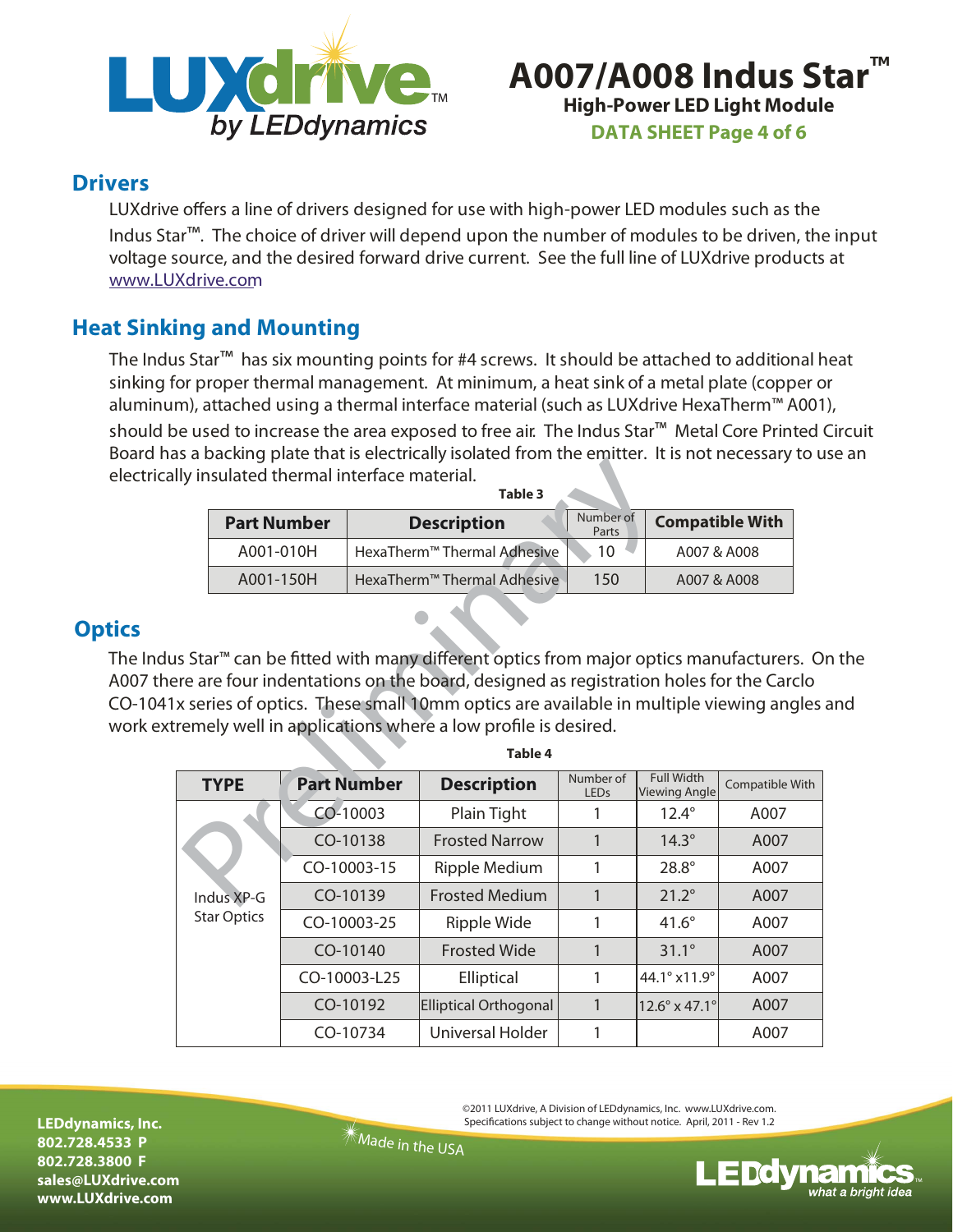



**DATA SHEET Page 5 of 6**

| Table 5                          |                    |                         |                          |                                    |                 |
|----------------------------------|--------------------|-------------------------|--------------------------|------------------------------------|-----------------|
| <b>TYPE</b>                      | <b>Part Number</b> | <b>Description</b>      | Number of<br><b>LEDs</b> | <b>Full Width</b><br>Viewing Angle | Compatible with |
| Indus XP-F<br><b>Star Optics</b> | CO-10193           | Plain Tight             |                          | $8.2^\circ$                        | A007            |
|                                  | $CO-10194$         | <b>Frosted Narrow</b>   | 1                        | $10.4^\circ$                       | A007            |
|                                  | $CO-10208$         | Ripple Medium           |                          | $28.1^{\circ}$                     | A007            |
|                                  | CO-10195           | <b>Frosted Medium</b>   | 1                        | $17.9^\circ$                       | A007            |
|                                  | $CO-10209$         | Ripple Wide             |                          | $43^\circ$                         | A007            |
|                                  | CO-10196           | <b>Frosted Wide</b>     |                          | $31.5^\circ$                       | A007            |
|                                  | $CO-10197$         | Elliptical              |                          | $47^\circ \times 8^\circ$          | A007            |
|                                  | CO-10198           | Elliptical Orthogonal   |                          | $8^\circ \times 47^\circ$          | A007            |
|                                  | CO-10736           | <b>Universal Holder</b> |                          |                                    | A007            |

The A008 board has three holes, designed to hold the Carclo CO-105xx series of optics. These 20mm optics are available in multiple viewing angles 16°, 22°, 26°, 37°, and 43 x 16°.

|                                                                                                                                                                                                                        | CO-10736           | Universal Holder      |                   |                                           | A007            |  |
|------------------------------------------------------------------------------------------------------------------------------------------------------------------------------------------------------------------------|--------------------|-----------------------|-------------------|-------------------------------------------|-----------------|--|
| 08 board has three holes, designed to hold the Carclo CO-105xx series of optics. These<br>are available in multiple viewing angles $16^{\circ}$ , $22^{\circ}$ , $26^{\circ}$ , $37^{\circ}$ , and 43 x $16^{\circ}$ . |                    |                       |                   |                                           |                 |  |
|                                                                                                                                                                                                                        |                    | Table 6               |                   |                                           |                 |  |
| <b>TYPE</b>                                                                                                                                                                                                            | <b>Part Number</b> | <b>Description</b>    | Number of<br>LEDs | <b>Full Width</b><br><b>Viewing Angle</b> | Compatible With |  |
|                                                                                                                                                                                                                        | CO-10507           | <b>Narrow Spot</b>    | 3                 | $16^{\circ}$                              | A008            |  |
| Indus XP-E<br>and XP-G<br><b>Star Optics</b>                                                                                                                                                                           | CO-10511           | <b>Frosted Narrow</b> | 3                 | $22^{\circ}$                              | A008            |  |
|                                                                                                                                                                                                                        | CO-10508           | <b>Frosted Medium</b> | 3                 | $26^{\circ}$                              | A008            |  |
|                                                                                                                                                                                                                        | CO-10509           | <b>Frosted Wide</b>   | 3                 | $37^\circ$                                | A008            |  |
|                                                                                                                                                                                                                        | CO-10510           | Elliptical            | 3                 | $43^\circ \times 16^\circ$                | A008            |  |
|                                                                                                                                                                                                                        |                    |                       |                   |                                           |                 |  |

**LEDdynamics, Inc. 802.728.4533 P 802.728.3800 F sales@LUXdrive.com www.LUXdrive.com**

©2011 LUXdrive, A Division of LEDdynamics, Inc. www.LUXdrive.com. Specifications subject to change without notice. April, 2011 - Rev 1.2